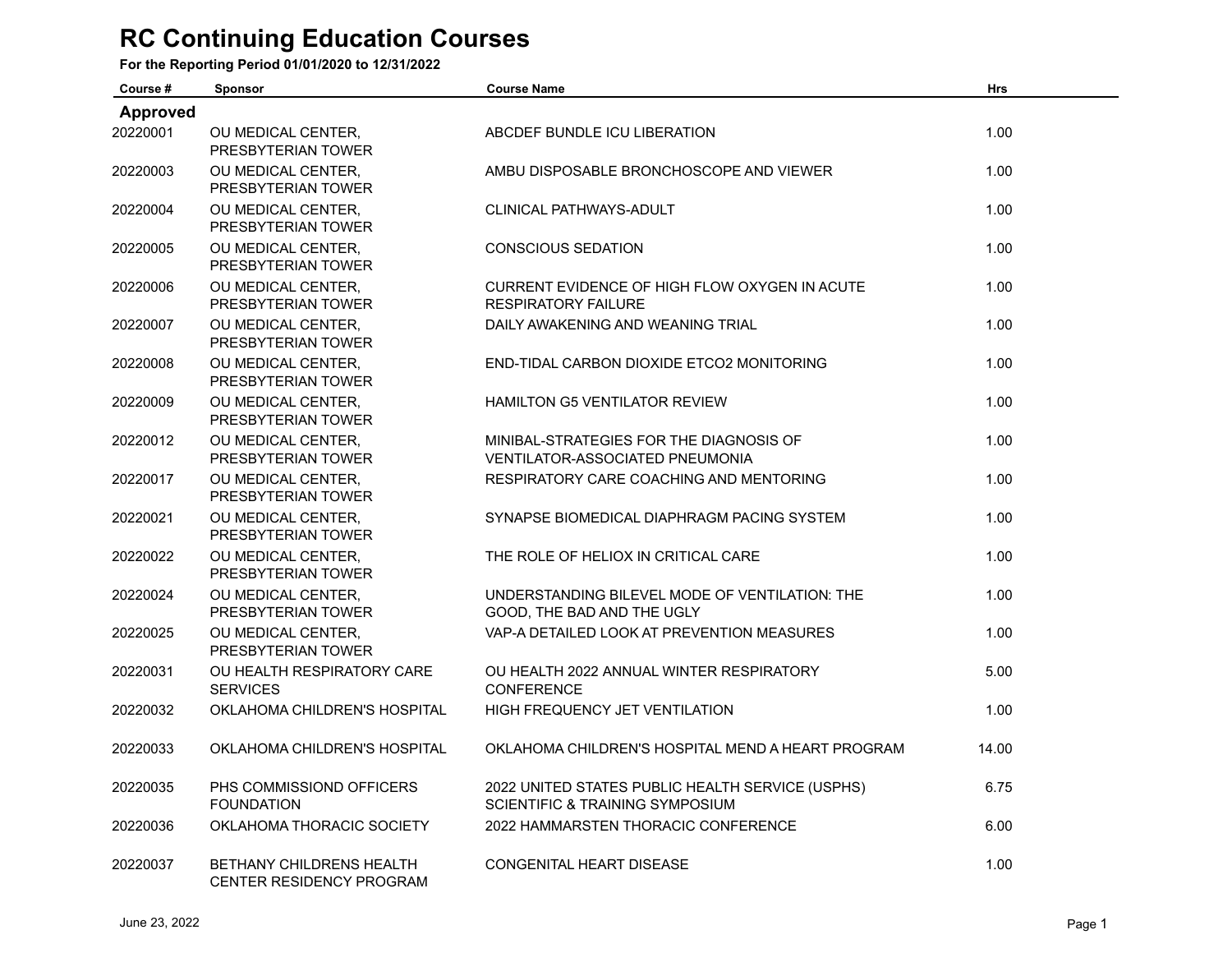## **RC Continuing Education Courses**

**For the Reporting Period 01/01/2020 to 12/31/2022**

| Course # | <b>Sponsor</b>                                                     | <b>Course Name</b>                             | <b>Hrs</b> |
|----------|--------------------------------------------------------------------|------------------------------------------------|------------|
| 20220038 | <b>BETHANY CHILDRENS HEALTH</b><br><b>CENTER RESIDENCY PROGRAM</b> | <b>ASTHMA</b>                                  | 1.00       |
| 20220039 | <b>BETHANY CHILDRENS HEALTH</b><br>CENTER RESIDENCY PROGRAM        | <b>PALLIATIVE CARE</b>                         | 1.00       |
| 20220040 | <b>BETHANY CHILDRENS HEALTH</b><br><b>CENTER RESIDENCY PROGRAM</b> | LIFE SHARE                                     | 1.00       |
| 20220041 | <b>BETHANY CHILDRENS HEALTH</b><br><b>CENTER RESIDENCY PROGRAM</b> | CHILD LIFE SPECIALIST SERVICES                 | 1.00       |
| 20220042 | <b>BETHANY CHILDRENS HEALTH</b><br>CENTER RESIDENCY PROGRAM        | CEREBRAL PALSY & SPINAL MUSCULAR ATROPHY       | 1.00       |
| 20220043 | <b>BETHANY CHILDRENS HEALTH</b><br>CENTER RESIDENCY PROGRAM        | HELPING FAMILIES THROUGH GRIEF AND END OF LIFE | 0.50       |
| 20220044 | <b>BETHANY CHILDRENS HEALTH</b><br><b>CENTER RESIDENCY PROGRAM</b> | <b>RESPIRATORY MEDICATION</b>                  | 0.50       |
| 20220045 | <b>BETHANY CHILDRENS HEALTH</b><br><b>CENTER RESIDENCY PROGRAM</b> | SPEECH LANGUAGE PATHOLOGISTS                   | 1.00       |
| 20220046 | <b>BETHANY CHILDRENS HEALTH</b><br><b>CENTER RESIDENCY PROGRAM</b> | <b>SEPSIS</b>                                  | 1.00       |

## **Not Approved**

| 20220002 | <b>OU MEDICAL CENTER,</b><br><b>PRESBYTERIAN TOWER</b>                | ABG PUNCTURE AND INTERPRETATION                                     | 1.00 |
|----------|-----------------------------------------------------------------------|---------------------------------------------------------------------|------|
| 20220010 | <b>OU MEDICAL CENTER, AND THE READER</b><br><b>PRESBYTERIAN TOWER</b> | <b>HAND HYGIENE, PPE, BLOODBORNE PATHOGENS AND</b><br><b>SHARPS</b> | 1.00 |
| 20220011 | OU MEDICAL CENTER,<br><b>PRESBYTERIAN TOWER</b>                       | MEDFUSION 4000 SYRINGE PUMP                                         | 1.00 |
| 20220013 | <b>OU MEDICAL CENTER, AND THE READER</b><br><b>PRESBYTERIAN TOWER</b> | <b>MRI SAFETY HAZARDS</b>                                           | 1.00 |
| 20220014 | OU MEDICAL CENTER,<br><b>PRESBYTERIAN TOWER</b>                       | <b>PB840 VENTILATOR REVIEW</b>                                      | 1.00 |
| 20220015 | <b>OU MEDICAL CENTER,</b><br><b>PRESBYTERIAN TOWER</b>                | <b>PB980 VENTILATOR REVIEW</b>                                      | 1.00 |
| 20220016 | OU MEDICAL CENTER, AND ALL AND THE<br><b>PRESBYTERIAN TOWER</b>       | <b>RADIAL ARTERIAL LINE INSERTION</b>                               | 1.00 |
| 20220018 | <b>OU MEDICAL CENTER,</b><br><b>PRESBYTERIAN TOWER</b>                | <b>RESPIRATORY PHARMACOLOGY</b>                                     | 1.00 |
| 20220019 | OU MEDICAL CENTER,<br><b>PRESBYTERIAN TOWER</b>                       | <b>SAFE SUCTIONING-AARC GUIDELINES</b>                              | 1.00 |
| 20220020 | OU MEDICAL CENTER,<br><b>PRESBYTERIAN TOWER</b>                       | SUBGLOTTIC SUCTION ARTIFICIAL AIRWAYS                               | 1.00 |
| 20220023 | OU MEDICAL CENTER,<br><b>PRESBYTERIAN TOWER</b>                       | <b>TRACHEOSTOMY AND TRACH CARE</b>                                  | 1.00 |